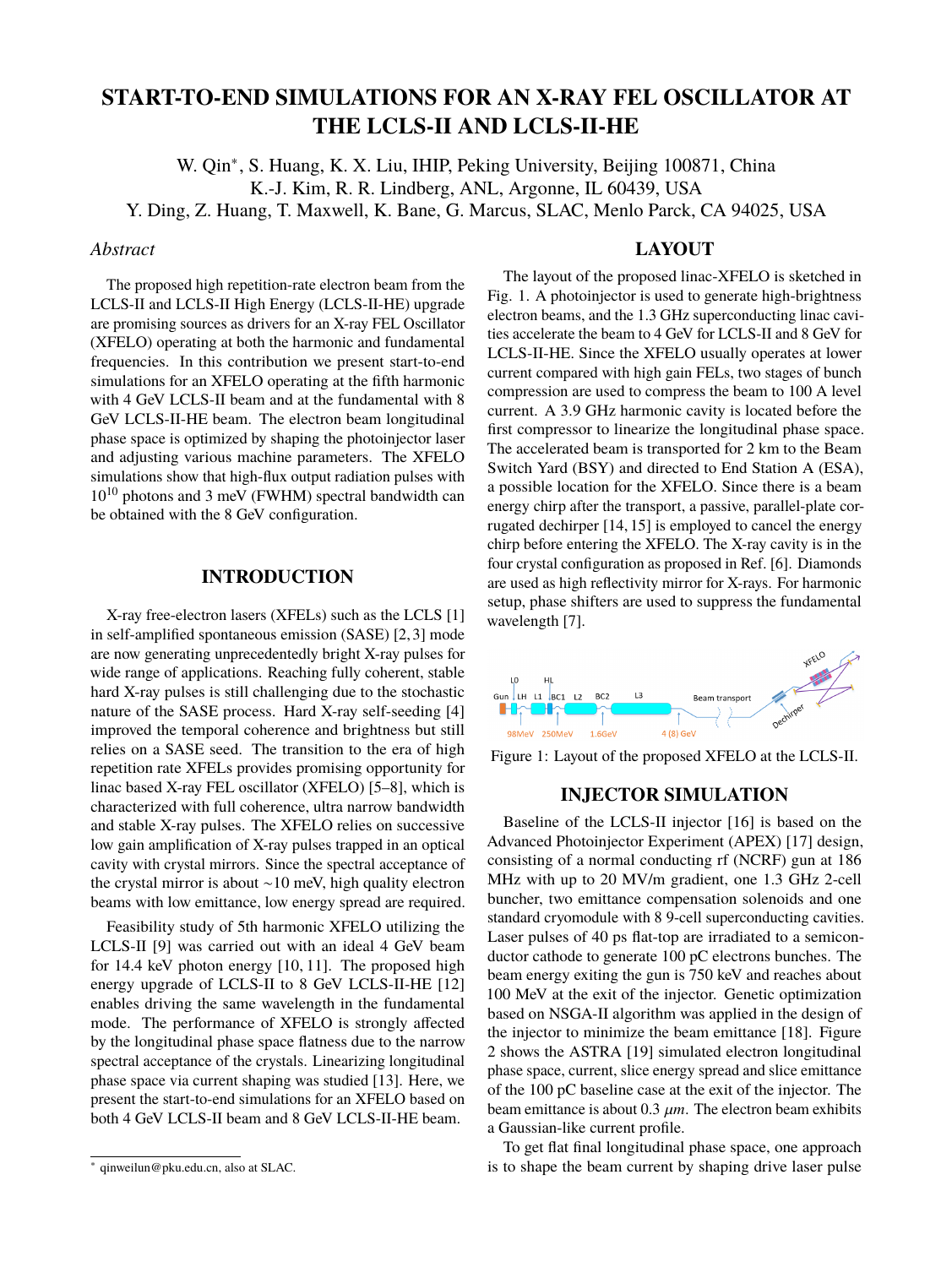

Figure 2: Electron longitudinal phase space, beam current, slice energy spread and slice emittance at injector exit for NCRF gun setup.



Figure 3: Electron longitudinal phase space, beam current, slice energy spread and slice emittance at injector exit for SCRF gun setup.

profile at the injector. Since the NCRF gun setup compresses the beam from 40 ps to 10 ps at relatively low beam energy of 750 keV, shaping the initial current strongly affects the envelope oscillation in the injector, leading to an increase in the projected beam emittance.

An alternative injector setup begins with one superconducing rf (SCRF) gun like the Wisconsin gun [20], which allows higher gun gradient up to 40 MV/m and the beam energy at the gun exit is near 4 MeV. The initial laser pulse is also reduced to 20 ps to reduce the bunch compression factor at low energy. The basic layout is kept the same as the NCRF setup except that the buncher is replaced with a 9-cell superconducting cavity, which requires a separate cryomodule. Figure 3 shows the final electron beam phase space distribution, current, slice energy spread and slice emittance for the case of the SCRF gun setup. The projected emittance is about  $0.25 \mu m$ . The current profile is shaped to a ramped form with relatively sharp edges compared with the NCRF results.

#### **LINAC SIMULATION**

Several factors in the linac beam dynamics contribute to the final longitudinal phase space distribution, such as curvatures from the RF fields, nonlinearity from bunch compression and bunch wakefields from the linac, long transport



Figure 4: Electron longitudinal phase space, beam current, slice energy spread and slice emittance after linac optimization, using NCRF injector beam.



Figure 5: Electron longitudinal phase space, beam current, slice energy spread and slice emittance after linac optimization, using SCRF injector beam.

as well as the dechirper structure. We employ genetic algorithm with LiTrack [21] to optimize the linac parameters, including the gradient and the phase of the three main linacs as well as the harmonic cavity, the *R*<sup>56</sup> of both bunch compressors and the parameters of the dechirper. For simplicity, beam energy at L1 end, L2 end and L3 end are fixed. The optimization objectives are set as the length of the flat part in the longitudinal phase space, defined as the bunch length within a specific energy spread, and the average beam current within the flat part. The optimized solution is then simulated using ELEGANT [22] with 1 M macroparticles.

Figure 4 and 5 show the ELEGANT simulated final beam phase space distribution, current, slice energy spread and slice emittance before the undulator for NCRF injector beam and SCRF injector beam, respectively. For the NCRF gun setup beam, the flat part of the beam is 400 fs, almost doubled compared with Ref. [10]. For the SCRF gun setup beam, the overall beam chirp is reduced and the flat part extends over 600 fs. The slice energy spread for both setup are well within 200 keV and the low slice emittance is maintained during the acceleration and transport.

## **FEL SIMULATION**

With the electron beam from ELEGANT, we conducted GINGER [23] simulation to evaluate the XFELO performance. The XFELO adopts the proposed geometry in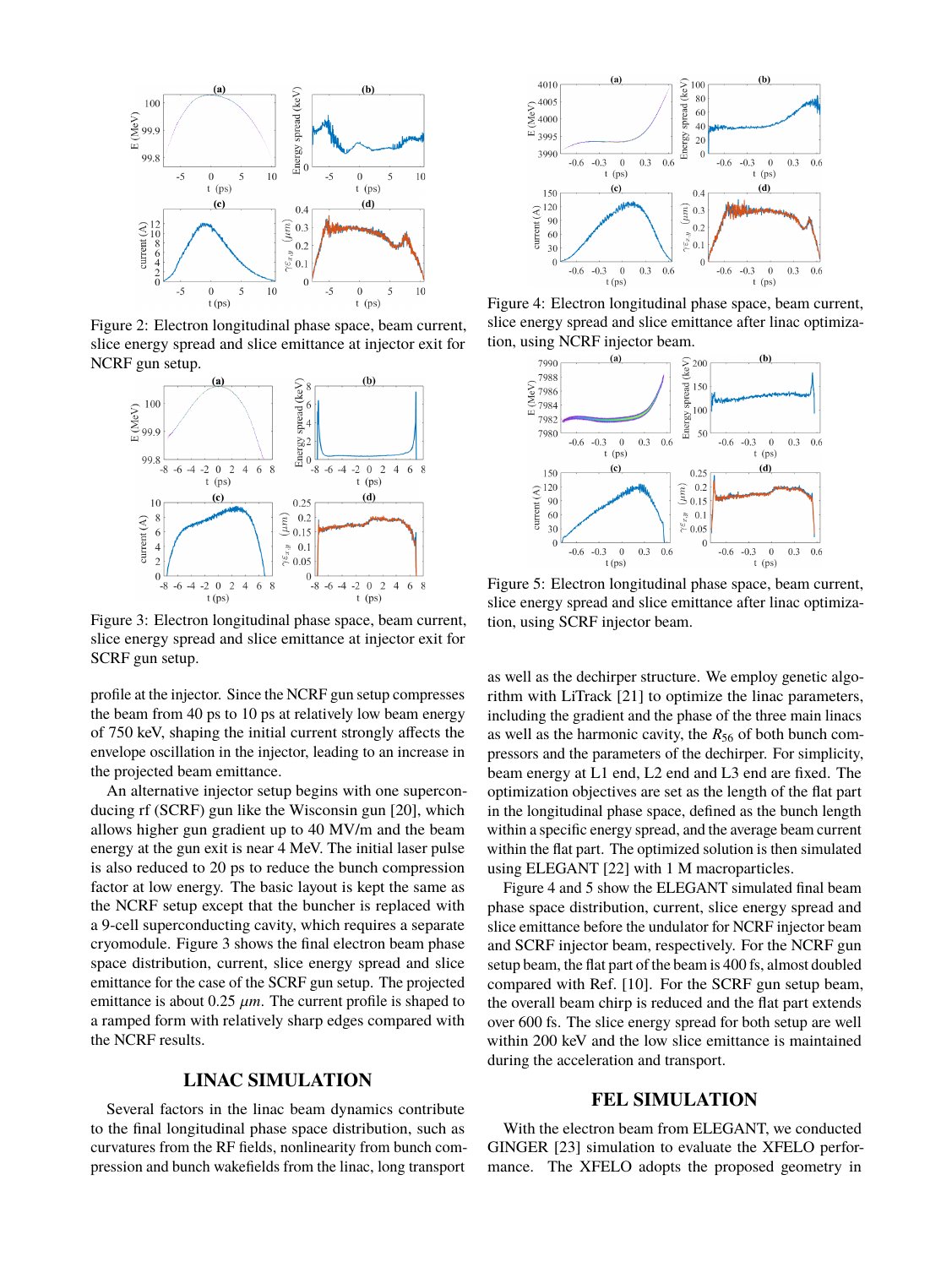| Table 1: XFELO simulation parameters and output pulse properties (the repetition rate is assumed to be 1 MHz). |  |  |  |  |  |  |  |  |  |
|----------------------------------------------------------------------------------------------------------------|--|--|--|--|--|--|--|--|--|
|----------------------------------------------------------------------------------------------------------------|--|--|--|--|--|--|--|--|--|

| <b>Parameter</b>                      | 4.9 keV              | <b>10 keV</b>        | 14.4 keV             | 14.4 keV             | 14.4 keV             | 20 keV               | 24.2 keV             |
|---------------------------------------|----------------------|----------------------|----------------------|----------------------|----------------------|----------------------|----------------------|
| Electron gun                          | <b>SCRF</b>          | <b>SCRF</b>          | <b>NCRF</b>          | <b>NCRF</b>          | <b>SCRF</b>          | <b>SCRF</b>          | <b>SCRF</b>          |
| FEL K                                 | 3.2128               | 2.0125               | 1.4304               | 1.4837               | 1.4837               | 1.0125               | 1.1539               |
| $E_{beam}$ [GeV]                      | 7.982                | 7.982                | 3.994                | 7.982                | 7.982                | 7.982                | 7.982                |
| $Q$ [pC]                              | 15                   | 50                   | 100                  | 100                  | 100                  | 100                  | 100                  |
| $\varepsilon_n$ [ $\mu$ m]            | 0.25                 | 0.25                 | 0.35                 | 0.35                 | 0.25                 | 0.25                 | 0.25                 |
| $\sigma_F$ [keV]                      | 130                  | 130                  | 70                   | 70                   | 130                  | 130                  | 130                  |
| $\lambda_u$ [cm]                      | 2                    | $\overline{2}$       | 2.6                  | 2                    | $\overline{2}$       | 2                    | 1.5                  |
| $N_{\mathfrak{u}}$                    | 1000                 | 1000                 | 1250                 | 1000                 | 1000                 | 1000                 | 2000                 |
| harmonic number                       | 1                    | 1                    | 5                    |                      | 1                    | 1                    | 1                    |
| $Z_R$ [m]                             | 10                   | 10                   | 10                   | 10                   | 10                   | 10                   | 15                   |
| Bragg crystal                         | C(220)               | C(440)               | C(733)               | C(733)               | C(733)               | C(880)               | C(888)               |
| Output coupling                       | $4\%$                | $4\%$                | $4\%$                | $4\%$                | 4%                   | $4\%$                | $5\%$                |
| Pulse energy $[\mu J]$                | 3.1                  | 21                   | 0.3                  | 7                    | 28                   | 11                   | 4.4                  |
| Spectral FWHM [meV]                   | 10.9                 | 5.4                  | 5.8                  | 3.9                  | 3.4                  | 2.7                  | 1.3                  |
| Temporal FWHM [fs]                    | 138                  | 530                  | 400                  | 557                  | 693                  | 905                  | 1989                 |
| $\sigma_{\tau}\sigma_{\omega}$ (FWHM) | 2.27                 | 4.37                 | 3.52                 | 3.26                 | 3.58                 | 3.67                 | 4.06                 |
| # of Photons/pulse                    | $3.9 \times 10^{9}$  | $1.3 \times 10^{10}$ | $1.3 \times 10^{8}$  | $3.1 \times 10^{9}$  | $1.2 \times 10^{10}$ | $3.4 \times 10^{9}$  | $1.1 \times 10^{9}$  |
| Spectral flux [ph/s/meV]              | $3.6 \times 10^{14}$ | $2.4 \times 10^{15}$ | $2.2 \times 10^{13}$ | $7.9 \times 10^{14}$ | $3.6 \times 10^{15}$ | $1.3 \times 10^{15}$ | $8.5 \times 10^{14}$ |

Ref. [6] with four high-reflectivity diamond crystals to allow tuning of the central photon energy. Two sets of compound refractive lenses (CRLs) are used to provide focusing for the XFELO cavity. One of the four crystal is made thinner to allow for 4% output of the X-ray power.



Figure 6: XFELO performance for 14.4 keV using  $0.25 \mu m$ emittance, 130 keV slice energy spread and over 500 fs flat part beam with the SCRF gun setup.

XFELO parameters and performance are summarized in Table 1. For the 4.9 keV and 10 keV case, only part of the whole bunch is simulated to avoid spiky output of the spectra since the spectral acceptance is relatively large and the useful part of beam is long enough. For the NCRF gun setup, XFELO operating in 5th harmonic mode at 14.4 keV can generate X-rays with about  $1.3 \times 10^8$  photons/pulse. XFELO operating in fundamental mode can generate much higher pulse energy than 5th harmonic mode thanks to higher single pass gain, reaching  $3\times10^9$  photons/pulse. With higher gain, longer part of the beam contributes to lasing and the bandwidth is decreased. With the SCRF gun setup, the smaller emittance and the longer flat part of the beam result in a factor of four increase of output pulse energy. High flux X-rays with  $1.2 \times 10^{10}$  photons/pulse at 14.4 keV can be reached, corresponding to  $3.6 \times 10^{15}$  photons/s/meV spectral flux assuming 1 MHz repetition rate. The corresponding pulse energy evolution, temporal profile as well as spectrum for this case are shown in Fig. 6. It should be noted that if the emittance of the SCRF gun setup is the same as the NCRF gun setup (0.35  $\mu$ m), the output photons drop to about  $6.5 \times 10^9$  photons/pulse, still a factor of 2 better than the NCRF gun setup. XFELO performance at higher photon energy up to 24.2 keV can also generate  $10^9$  photons/pulse with narrower bandwidth.

### **CONCLUSION**

We performed the start-to-end simulations for XFELO driven by high repetition rate electron beams at the LCLS-II and the LCLS-II-HE. Two injector setup, one based on normal conducting APEX design and one based on superconducting gun design of the Wisconsin gun, are optimized using a genetic optimizer to obtain low emittance for the XFELO. The drive laser distribution of the SCRF setup is also shaped to obtain current ramp for phase space linearization. The parameters of the acceleration and beam manipulation components, i.e., the linac, bunch compressor and the dechirper, are optimized with a genetic algorithm based LiTrack optimizer to obtain flat phase space distribution over the length of 500 fs. The XFELO performance with various beam parameters in a photon energy range of 5-25 keV are evaluated with the start-to-end simulation. In the case of 8 GeV beam with the APEX type injector, about  $10^9$  photons per pulse with meV level bandwidth can be generated. With low emittance SCRF gun setup and drive laser shaping, the output at 14.4 keV is  $1.2 \times 10^{10}$  photons/pulse with 3.4 meV spectral bandwidth, corresponding to  $3.6 \times 10^{15}$ photons/s/meV spectral flux. The high flux and wide photon energy coverage makes the XFELO an unique source com-